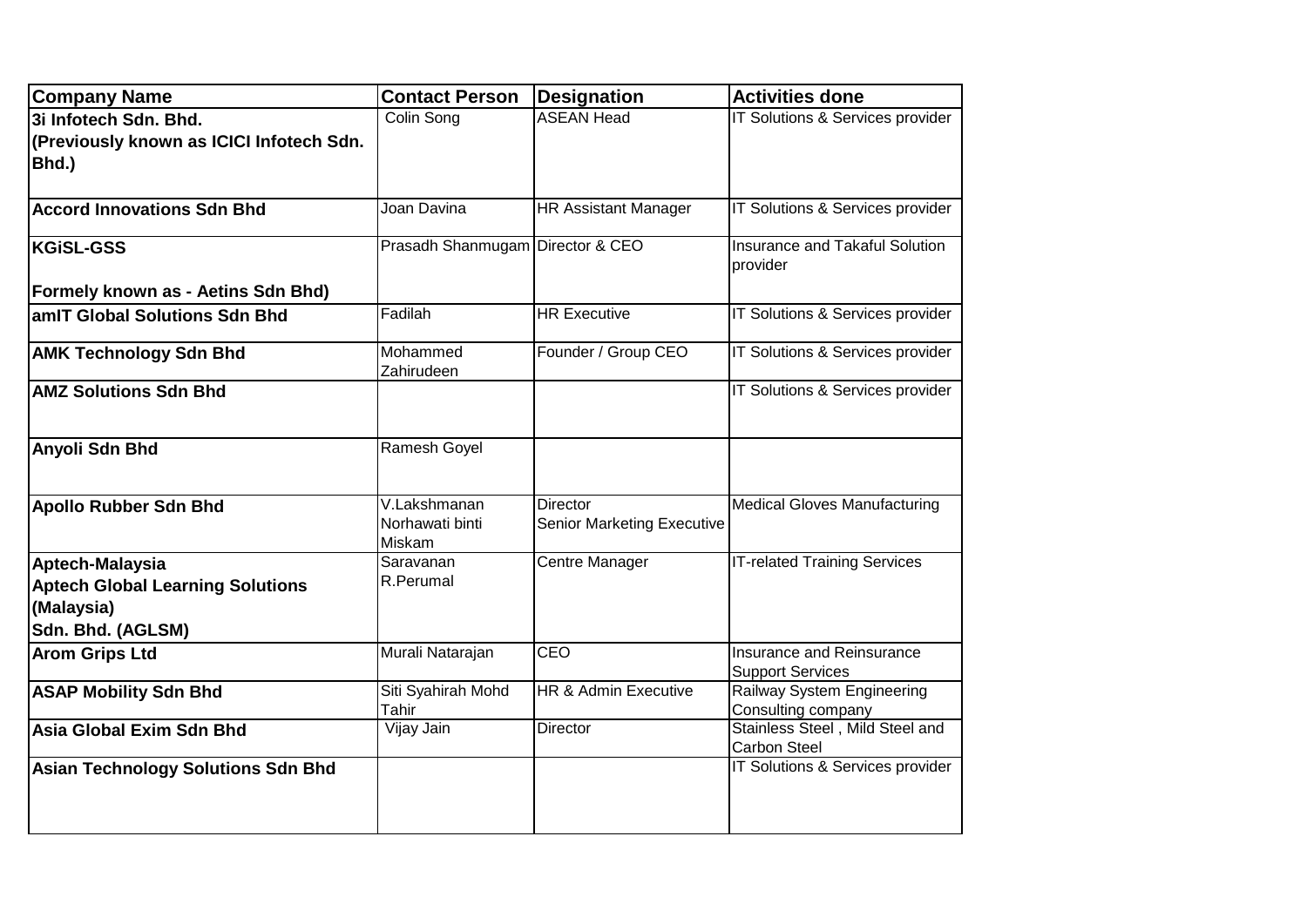| Aurigene Discovery Technologies (M) Sdn Subramaniam<br><b>Bhd</b><br><b>AUROUS CONSULTANCY SDN BHD</b><br><b>Avows Technologies Sdn Bhd</b> | Appanan<br>Dr Umarani<br>Subramaniam<br>Ashok K. Ramavath<br>Lee Hui Kim | <b>Research Centre Manager</b><br>Group CEO<br>Human Resource       | <b>Therapeutics Drug Research</b><br>Drug Discovery Programme<br>IT Solutions & Services provider<br>IT Consulting & Software<br>Development |
|---------------------------------------------------------------------------------------------------------------------------------------------|--------------------------------------------------------------------------|---------------------------------------------------------------------|----------------------------------------------------------------------------------------------------------------------------------------------|
| <b>BELMONT TECHNOLOGIES SDN BHD</b>                                                                                                         | Althaf Basha                                                             | Founder/Director/CEO                                                | IT Consulting & Software<br>Development                                                                                                      |
| <b>Biocon Malaysia Sdn Bhd</b>                                                                                                              | Kiran Kumar                                                              | VP & Site Head                                                      | Insulin Manufacturing                                                                                                                        |
| Blue Star M & E Engineering Sdn Bhd                                                                                                         | Krishamoorthy<br>Natarajan                                               | CEO                                                                 | Plumbing, Heating, and Air-<br><b>Conditioning Contractors</b>                                                                               |
| Bry-Air (M) Sdn Bhd                                                                                                                         | Datuk Umang<br>Sharma                                                    | Director & CEO                                                      | <b>Desiccant Dehumidifiers</b><br>Manufacturing                                                                                              |
| <b>Buzznet Sdn Bhd</b>                                                                                                                      | Hira E'laine Aijaz                                                       | Admin Manager                                                       | IT Services & Consulting                                                                                                                     |
| Capgemini<br>(Formerly known as IGATE Global                                                                                                | Rajesh Kumar Kottul                                                      | Vice President & CSO - SE IT Consulting<br>Asia, Hong Kong & Taiwan |                                                                                                                                              |
| <b>CCG Global Sdn. Bhd</b>                                                                                                                  |                                                                          |                                                                     | <b>IT Services &amp; Consulting</b>                                                                                                          |
| <b>Chemotech Engineering Sdn. Bhd</b>                                                                                                       | <b>Shyam Garg</b>                                                        | <b>Project Director</b>                                             | <b>Business Consultancy</b>                                                                                                                  |
| <b>Crest Business Solutions Sdn Bhd</b>                                                                                                     | <b>Manish Chauhan</b><br><b>Nurrul Basar</b>                             | Director<br><b>Business Development</b><br>Manager                  | <b>IT Consulting &amp; Software</b><br>Development                                                                                           |
| <b>DATAWIZ SOFTWARE SOLUTIONS SDN</b><br><b>BHD</b>                                                                                         |                                                                          |                                                                     | IT Service Provider & Software<br>Development                                                                                                |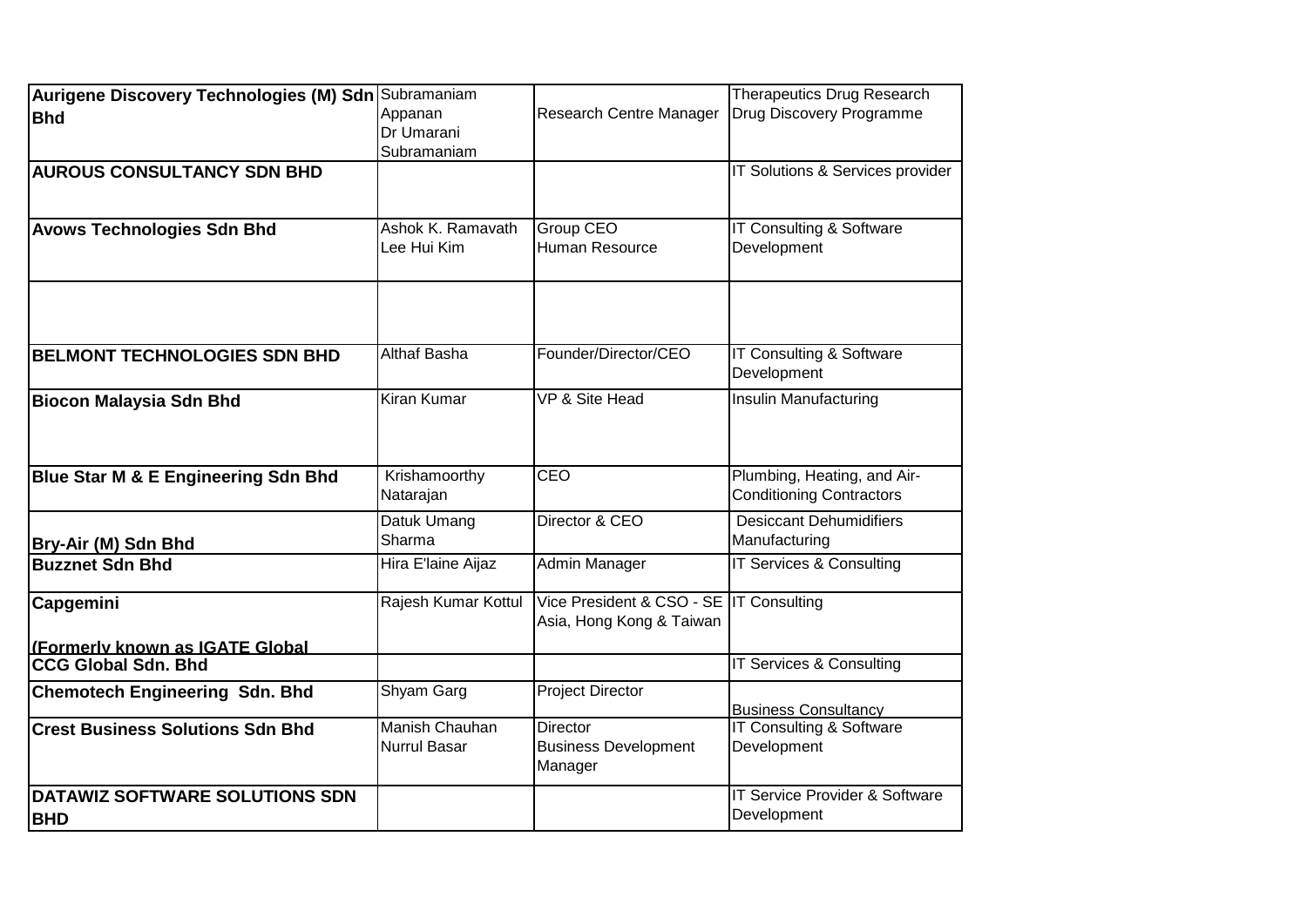| Devi Impex Sdn Bhd AND Agrawal's<br><b>Fittings Sdn Bhd</b>                 | Radhey Shyam<br>Agrawal                       | <b>Managing Director</b>                      | <b>Electrical Accessories Trading</b>                                                              |
|-----------------------------------------------------------------------------|-----------------------------------------------|-----------------------------------------------|----------------------------------------------------------------------------------------------------|
|                                                                             |                                               |                                               | for Construction Industries Metal                                                                  |
| <b>DSS software solutions SDN BHD</b>                                       |                                               |                                               | IT Services & Consulting                                                                           |
| <b>FAIR RESEARCH (M) SDN BHD</b>                                            | Sandeep Verma                                 | <b>CEO</b>                                    | Market research and data<br>collection survey                                                      |
| <b>Focus Software Sdn Bhd</b>                                               | Raviraj Goud                                  | <b>Project Manager</b>                        | IT Solutions & Services provider                                                                   |
| <b>GIC RE - Kuala Lumpur Office</b>                                         | Sunder Singh                                  | Senior Manager                                | Reinsurance service                                                                                |
| Hati International Sdn. Bhd.                                                | Siddhartha Mishra<br>Fatin Yasmeen            | <b>CEO</b><br><b>HR Manager</b>               | <b>Healthcare Information</b><br>Technology                                                        |
| HCL (Malaysia) Sdn Bhd (Formerly known<br>as HCL Technologies Malaysia S/B) | Venkatesh<br>Subramaniam<br>Senbagam Mathurai | <b>Technical Manager</b><br>Associate Manager | IT Services, IT Consulting,<br>Software Solutions, IT<br>Infrastructure Support and<br>maintenance |
| i5 Solutions (M) Sdn Bhd                                                    |                                               |                                               | IT Consulting & Software<br>Development                                                            |
| <b>ICICI Bank Limited</b>                                                   | Syed Ayaz Uddin                               | <b>Chief Representative</b>                   | <b>Banking &amp; Financial Services</b>                                                            |
| <b>IDD SolutionNet Sdn Bhd</b>                                              | Subramanyan Raman CEO                         |                                               | IT Consulting & Software<br>Development                                                            |
| <b>IINDICATE CONSULTING SDN BHD</b>                                         | Sandhya Bathula                               | <b>Director</b>                               | IT Consulting & Training                                                                           |
| Infinite Computer Solutions Sdn Bhd                                         | Damandeep Arora                               | Director of Sales<br>(Singapore)              | IT solutions & product<br>engineering services                                                     |
| <b>INFODRIVE SOLUTIONS SDN BHD</b>                                          | <b>Kapil Gairola</b>                          | CEO (Malaysia & India)                        | Software Development & Digital<br><b>Transformation Solutions</b>                                  |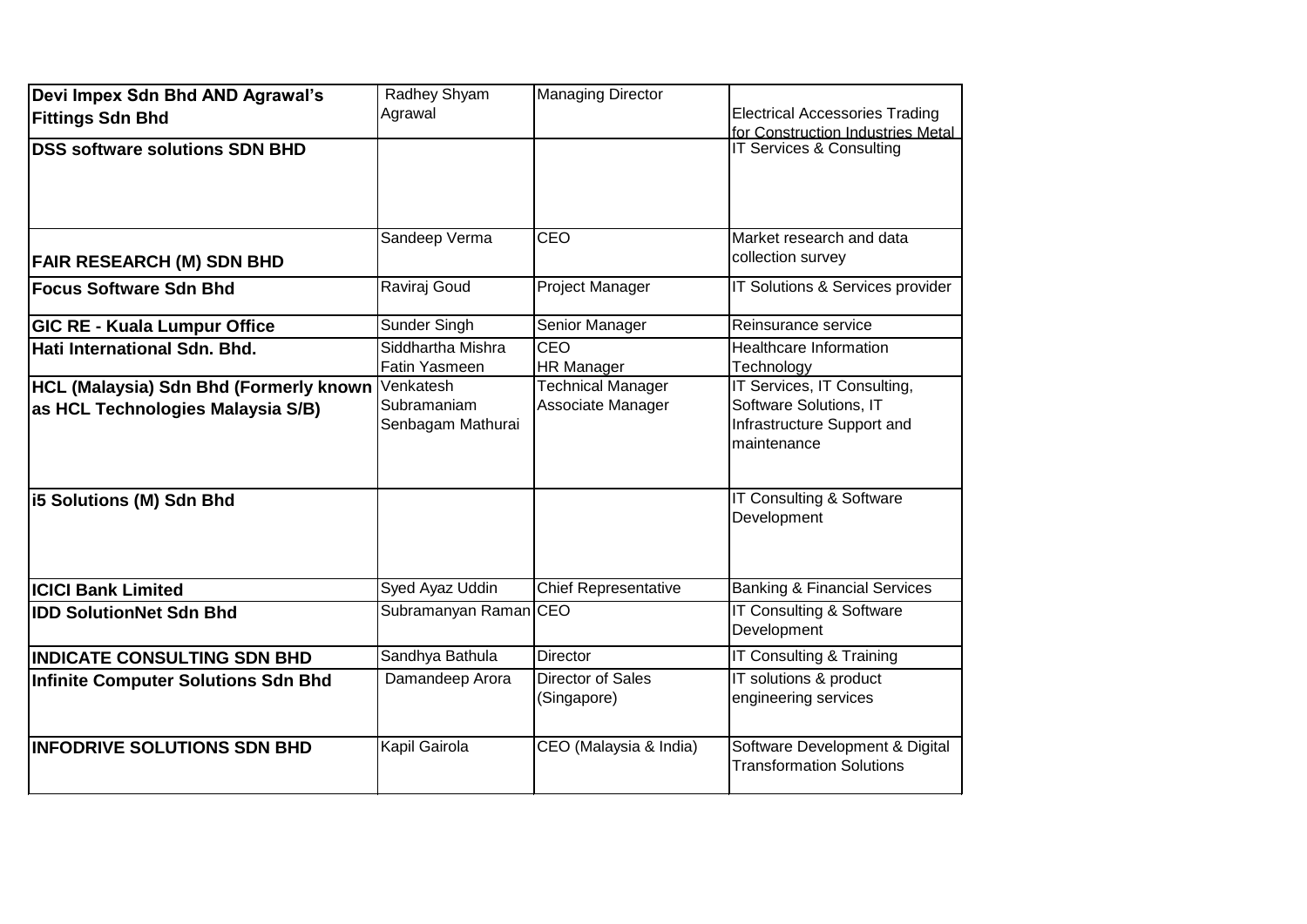| InfoMindz R & D Sdn Bhd                    | Seran Ponnusamy<br>Surrinder Singh             | <b>Managing Director</b><br><b>Business Manager</b> | <b>IT Solutions &amp; Software</b><br>Development                                                                                                                                        |
|--------------------------------------------|------------------------------------------------|-----------------------------------------------------|------------------------------------------------------------------------------------------------------------------------------------------------------------------------------------------|
|                                            |                                                |                                                     |                                                                                                                                                                                          |
| <b>INFOSTAQ SOLUTIONS SDN BHD</b>          | Yuvaraj Maniam                                 | <b>Senior Consultant</b>                            | IT Consulting & Services                                                                                                                                                                 |
| <b>Infosys Limited (Malaysia Branch)</b>   | Jennifer                                       | $\overline{PIC}$                                    | Digital Services & Consulting                                                                                                                                                            |
| <b>Integrio Business Solutions Sdn Bhd</b> | <b>Mohammed Younus</b>                         | Senior Manager                                      | <b>IT Solutions &amp; Training</b>                                                                                                                                                       |
| <b>Intellect Minds Consulting Sdn Bhd</b>  | Shalini Awasthi                                | <b>Director</b>                                     | <b>Talent Acquisition, Application</b><br>Development & Training                                                                                                                         |
| <b>IRCON INTERNATIONAL LIMITED</b>         | Manoj Kumar                                    | General Manager / Civil                             | Railways                                                                                                                                                                                 |
| (A Government of India Company under       |                                                | Project Head                                        |                                                                                                                                                                                          |
| <b>Ministry of Railways)</b>               |                                                |                                                     |                                                                                                                                                                                          |
| <b>Irfaz Holdings Sdn Bhd</b>              | Krishna Kamat                                  | <b>Finance Manager</b>                              | Pioneer in Trading Agro based<br>Commodities in the International<br>TYrade Market (Sesame seed,<br>Spices, Malaysian Origin Palm<br>Oil, Coconut, Basmati Rice<br>Detergent & Charcoal) |
| JG Containers (M) Sdn Bhd                  | Anwardeen Abdul<br>Mohamed<br>Tana Krishnasamy | <b>HR Executive</b>                                 | Director / General Manager Glass Product Manufacturers                                                                                                                                   |
| JP Infotech Sdn Bhd                        |                                                |                                                     | IT Consulting & Outsourcing                                                                                                                                                              |
| Kemuncak Agresif (M) Sdn Bhd               |                                                |                                                     | Investment Holding & General<br>Contractors                                                                                                                                              |
| <b>KG INFORMATION SYSTEMS SDN. BHD.</b>    |                                                |                                                     | <b>IT Service Provider</b>                                                                                                                                                               |
| Kinesso Malaysia Sdn Bhd                   |                                                |                                                     | <b>IT Solutions</b>                                                                                                                                                                      |
| Kirloskar (Malaysia) Sdn Bhd               | Ravi SR                                        | <b>Managing Director</b>                            | Contracting & Engineering<br><b>Services</b>                                                                                                                                             |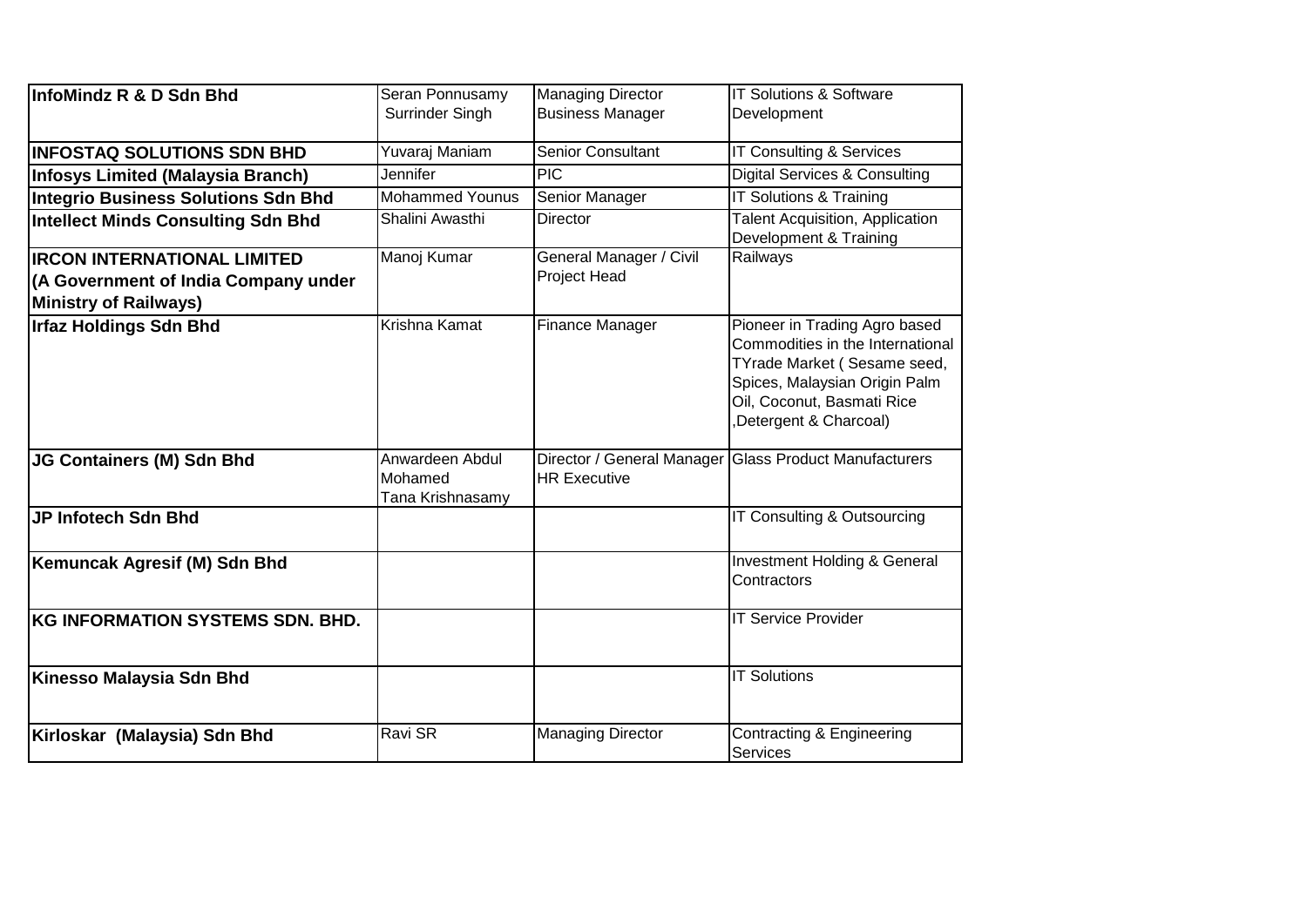| <b>KISL Technology Centre Sdn Bhd</b>                         | Vijay Kumar                                 | Project Manager                             | Software Development, Software<br>Maintenance, Modernization &<br>Migration, IT Consulting and<br><b>Professional Services</b>  |
|---------------------------------------------------------------|---------------------------------------------|---------------------------------------------|---------------------------------------------------------------------------------------------------------------------------------|
| <b>KL Tech City Sdn Bhd</b>                                   | <b>Asad Sultan</b>                          | CEO                                         | IT Research & Development                                                                                                       |
| <b>KloudyNet Technologies Sdn Bhd</b>                         | <b>Fahad Shaikh</b>                         | Founder & CEO                               | Cloud Computing Consulting &<br><b>Solutions</b>                                                                                |
| <b>Kraft Software Solutions Sdn Bhd</b>                       | Sampath Sabbibeni                           | Director of Operations                      | <b>IT Solutions</b>                                                                                                             |
| <b>KRISFOG LABS SDN BHD</b>                                   | <b>Guru Krisfog</b>                         | Founder & CEO                               | Web Design & Development                                                                                                        |
| Kritya Technologies Sdn Bhd                                   | <b>Prince Nischal</b>                       | Founder & CEO                               | IT Research & Development                                                                                                       |
| <b>Larsen &amp; Toubro (Construction) Limited</b>             | Jones Gabriel<br>Ponudorai                  | VP & Head (ASEAN -<br><b>Business Unit)</b> | Construction                                                                                                                    |
| Larsen & Toubro (East Asia) Sdn Bhd                           |                                             |                                             | Construction services, Trading of<br>medical equipments &<br>Engineering                                                        |
| <b>Lavu Tech Solutions Sdn Bhd</b>                            | Sri Nivas Ambati                            | <b>Director</b>                             | <b>IT Solutions</b>                                                                                                             |
| <b>Lotus Five Star Sdn Bhd</b>                                | Tan Sri Doraisingam<br>Pillai Garunamurthee | <b>Managing Director</b><br>Manager         | Cinema chain                                                                                                                    |
| <b>Lotus Group Ent Sdn Bhd</b>                                | Soby Kurian                                 | <b>CEO</b>                                  | Remittance platform                                                                                                             |
| <b>Magnaquest Solutions Sdn Bhd</b>                           | <b>Mohan Boomireddy</b>                     | <b>CMO</b>                                  | Development of electronic<br>security system solutions,<br>financial transaction<br>management and payment<br>system solutions. |
| <b>Majesco Sdn Bhd</b>                                        |                                             |                                             | Insurance & Software Developer                                                                                                  |
| <b>MalProsoft Ventures And Technologies</b><br><b>Sdn Bhd</b> | Thana Prabhakar<br>Reddy                    | CEO                                         | Software development & System<br>Application                                                                                    |
| <b>Maxicon Shipping Agencies Sdn Bhd</b>                      | Dharmaraj Rajendran Branch Manager          |                                             | Non-Vessel Operating Common<br>Carrier (NVOCC) services                                                                         |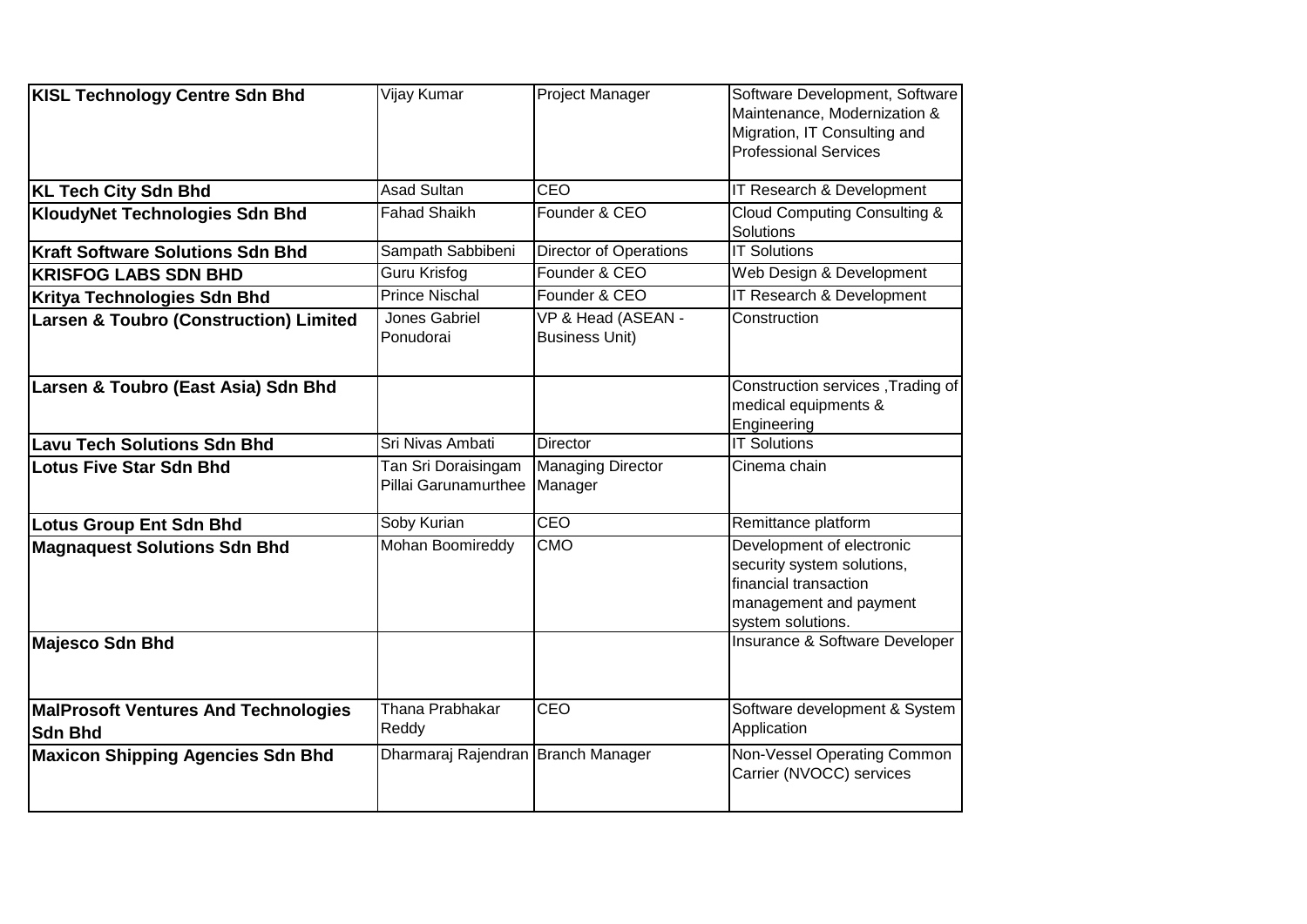| Meteorite Informatics Sdn Bhd                                 |                                                |                                                                         | IT Consulting & Solutions                                                              |
|---------------------------------------------------------------|------------------------------------------------|-------------------------------------------------------------------------|----------------------------------------------------------------------------------------|
| <b>METROD HOLDINGS BERHAD</b>                                 | Rajan Mittal<br>Afida Pidot                    | President & CEO<br><b>HR Officer</b>                                    | Oxygen Free Copper Rod<br>Manufacturer                                                 |
| <b>MIK INFO TECH SDN BHD</b>                                  | <b>Binal Patel</b>                             | Program Manager                                                         | <b>IT Consulting &amp; Solutions</b>                                                   |
| Mindteck Software Malaysia Sdn Bhd                            | Anand Balakrishnan<br>Harish Nair<br>Pradeep K | CEO & MD<br>Snr VP- Sales (APAC &<br>IMEA)<br><b>HR General Manager</b> | IT Solutions & Engineering                                                             |
| Mindwave Solutions Sdn Bhd                                    |                                                |                                                                         | <b>IT Consulting &amp; Software</b><br>Development                                     |
| <b>Mira Consulting Inc Sdn Bhd</b>                            |                                                |                                                                         | IT Consulting & Software<br>Development                                                |
| Netripples Software (Malaysia) Sdn Bhd                        | Haji Mazhar Pasha                              | Founder & President                                                     | <b>Hospital Management System</b><br>suite of solutions for the<br>healthcare industry |
| <b>Nitco Solutions Sdn Bhd</b>                                | Krishna Mohan<br>Yalamanchi                    | <b>Director of Operations</b>                                           | <b>IT Solutions &amp; Services</b>                                                     |
| Nityo Infotech Services Sdn Bhd                               | Naveen Kumar                                   | Founder & CEO                                                           | IT Consulting & Solutions                                                              |
| <b>Optimum Infosolutions (M) Sdn Bhd</b>                      |                                                |                                                                         | <b>IT Solutions &amp; Services</b>                                                     |
| P.M.Steel & Alloys Ind. Sdn BhdPurna<br><b>Metals Sdn Bhd</b> | Raju Jain                                      | Manager                                                                 | <b>Scrap Metal Dealer</b>                                                              |
| Paladion Networks (M) Sdn Bhd                                 | Rajat Mohanty<br>Humayun Begum<br>Ibrahim      | CEO<br><b>Finance Director</b>                                          | <b>Cyber Security</b>                                                                  |
| Persistent Systems Malaysia Sdn Bhd                           |                                                |                                                                         | Digital Technology & Platform                                                          |
| <b>Prestige Alloy Sdn Bhd</b>                                 | Dato Saravanan<br>Laksmanan                    | <b>Managing Director</b>                                                | <b>Scrap Metal Dealer</b>                                                              |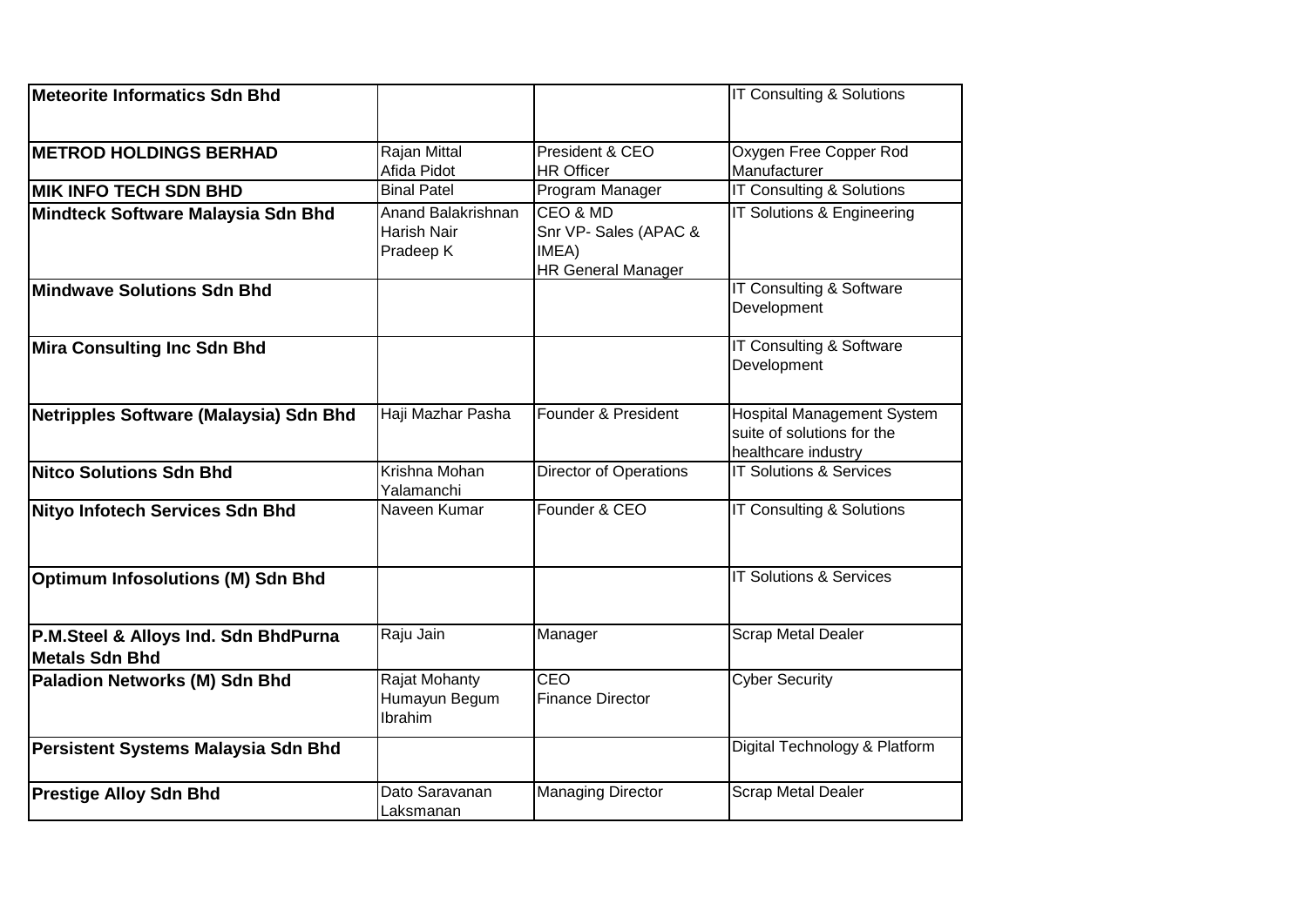| <b>Prisma Bytes Sdn Bhd</b>                                                                                   | Shaji Nampotancheri<br>Meethal      | <b>CEO</b>                                       | <b>Security Systems Solutions</b><br>Provider                                                       |
|---------------------------------------------------------------------------------------------------------------|-------------------------------------|--------------------------------------------------|-----------------------------------------------------------------------------------------------------|
| <b>PURESOFTWARE SDN BHD</b>                                                                                   | Sarah                               | <b>HR Manager</b>                                | Software development &<br>services                                                                  |
| Purna Jaya Metal Allloy Sdn Bhd                                                                               | M.Seetharaman<br>Ashwin Seetharaman |                                                  | Manufacturing & refining of non-<br>ferrous metals/export & import<br>trading of non-ferrous metals |
| <b>Qassure Technologies Sdn Bhd</b>                                                                           | Durairaj<br>Dhanasekaran            | CEO (Singapore)                                  | <b>Software Testing</b>                                                                             |
| <b>Quantum Cube Resource Sdn Bhd</b>                                                                          |                                     |                                                  |                                                                                                     |
| Rama Alloy Industry Sdn Bhd (Rama<br><b>Metal Trading Sdn Bhd)</b>                                            | Selvam Gurusamy<br>Joshua Sathiadas | <b>Executive Director</b><br>Office Manager      | Steel Related & Recycling<br>products                                                               |
| Ramco Systems Sdn. Bhd.                                                                                       | Patambi Anantha<br>Raman            | <b>Country Head</b><br><b>Associate Director</b> | cloud and mobile-based<br>enterprise software                                                       |
| <b>Ramsat (M) Sdn Bhd</b>                                                                                     | Yogi Anjaneyulu                     | $\overline{MD}$                                  | <b>IT Services</b>                                                                                  |
| Ranbaxy (Malaysia) Sdn Bhd                                                                                    | <b>Indranil Sen</b>                 | <b>Managing Director</b>                         | Pharmaceutical                                                                                      |
| <b>Recron Malaysia Sdn Bhd</b>                                                                                | Manoj Saxena                        | <b>Head of Finance</b>                           | Manufacturers of Polyester Yarn<br><b>Textiles &amp; Petrochemical</b>                              |
| <b>Reliable Business Technologies Sdn Bhd</b><br>(Formely known as Reliable Tech<br><b>Solutions Sdn Bhd)</b> | Manoj Kumar Goel                    | CEO                                              | Software Systems Integrator                                                                         |
| <b>SAHASYA GLOBAL SOLUTIONS SDN</b><br><b>BHD</b>                                                             | Raghuram<br>Thummalasetty           | MD & CEO                                         | IT Consulting & Solutions                                                                           |
| <b>SATGURU TRAVEL AND TOURS SDN</b><br><b>BHD</b>                                                             |                                     | Sandra Narainasamy Admin / HR Manager            | Corporate Travel Management                                                                         |
| <b>SDROPS SOLUTIONS SDN BHD</b>                                                                               | Gunasekaran<br>Ramasamy             | CEO                                              | <b>IT Consulting &amp; Software</b><br>Development                                                  |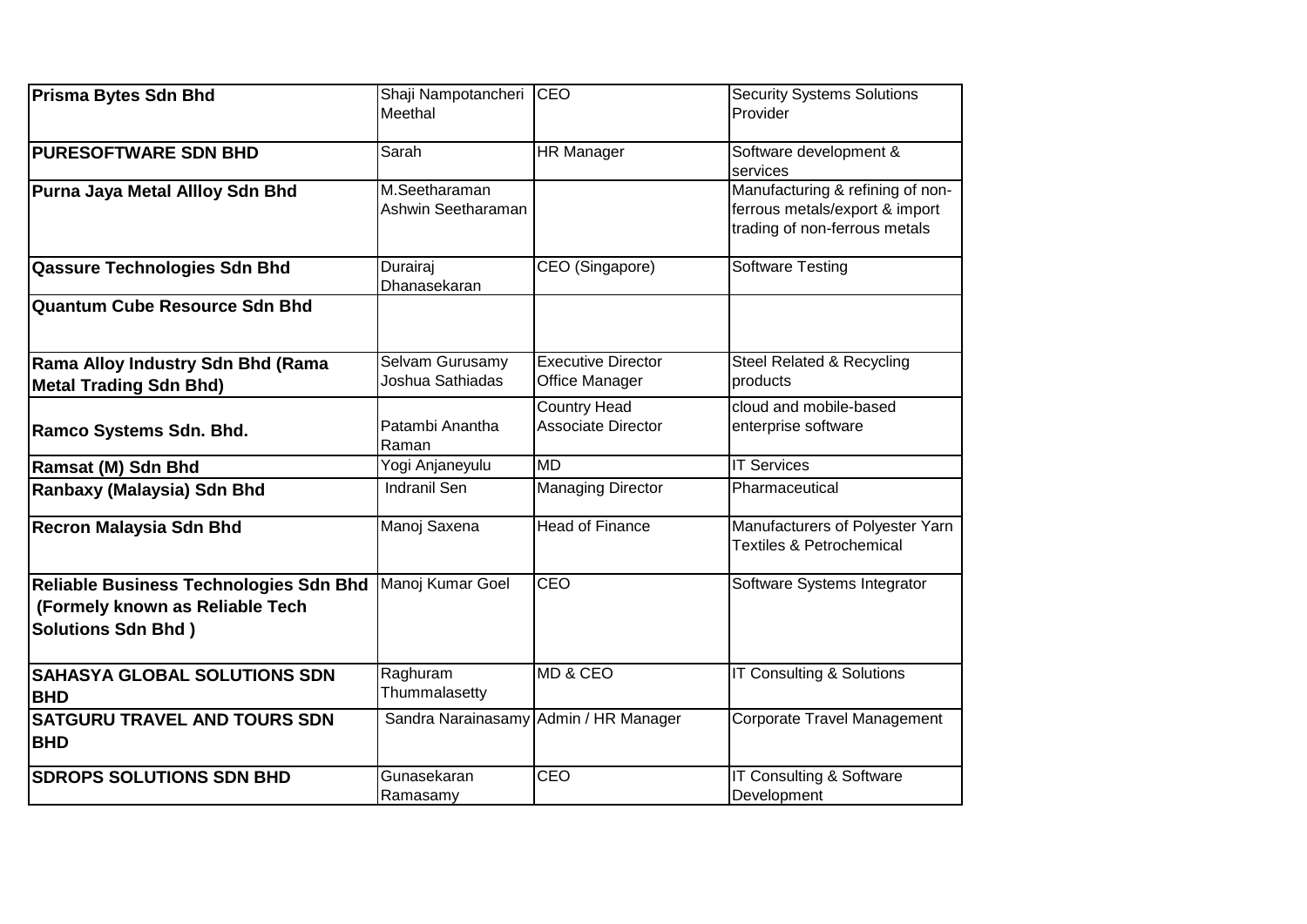| <b>Servion Global Solutions MSC (M)</b><br>SdnBhd                            |                                                                    |                                     | <b>IT Solutions</b>                                |
|------------------------------------------------------------------------------|--------------------------------------------------------------------|-------------------------------------|----------------------------------------------------|
| SigMax E Services Sdn. Bhd.                                                  | May have been<br>closed permanently                                |                                     |                                                    |
| <b>Signature Technologies Sdn Bhd</b>                                        | Manjeet Singh                                                      | <b>Business Manager</b>             | IT Consulting, Solutions &<br>Software Development |
| SIMBIOTIK TECHNOLOGIES SDN. BHD.                                             | Dipankar Mitra<br>Noor Asiah                                       | Group MD & CEO<br><b>HR Manager</b> | Software Development                               |
| <b>Siroi Solutions Sdn Bhd</b>                                               | Romi Sharma                                                        |                                     | <b>Digital Services</b>                            |
| <b>Sky Blue Media Sdn Bhd</b>                                                | Dato'<br>Manikandamurthy<br>Velayoudam                             |                                     | Media (Digital Outdoor<br>Advertising              |
| <b>Skyrim Sdn Bhd</b>                                                        | Prabin Vijay                                                       |                                     | <b>Digital Services</b>                            |
| <b>Soft Reflexes Sdn Bhd</b>                                                 |                                                                    |                                     | Digital Technology & Platform                      |
| Soft Solvers Technologies (M) Sdn Bhd                                        | Mr. Mohandeep<br>Singh Sahni,<br><b>Chief Executive</b><br>Officer |                                     | IT Research, development                           |
| Softenger (Malaysia) Sdn Bhd                                                 |                                                                    |                                     | <b>Digital Services</b>                            |
| <b>SPACE INFORMATICS (M) SDN BHD</b>                                         |                                                                    | <b>Consulting Manager</b>           | IT Solutions, Network & Security<br>Services       |
| Sri Infosys Sdn Bhd(Formely known as<br><b>SR Business Solution Sdn Bhd)</b> |                                                                    |                                     | Software Development                               |
| Syarikat Balamurugan Sdn Bhd                                                 |                                                                    |                                     | Metal Scrap-Export & Import                        |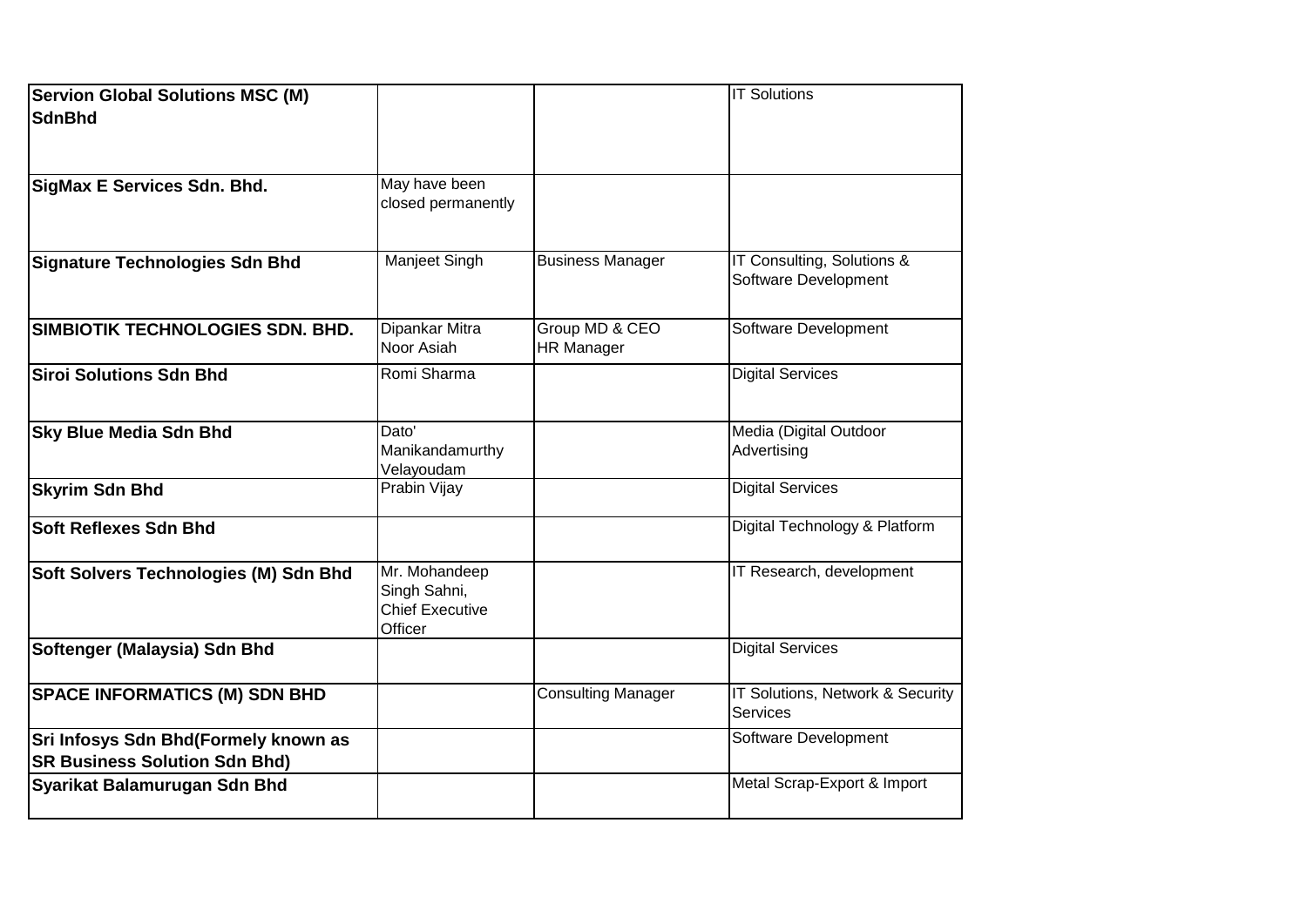| Synergy Log-In Systems Sdn. Bhd.                                    | Muhammad Farooq                                                | Country Head & Associate Software Development |                                                                                                                                                                                                                    |
|---------------------------------------------------------------------|----------------------------------------------------------------|-----------------------------------------------|--------------------------------------------------------------------------------------------------------------------------------------------------------------------------------------------------------------------|
|                                                                     |                                                                |                                               |                                                                                                                                                                                                                    |
| <b>Talbros Precision Management Sdn Bhd</b>                         | Sanjay Chetal                                                  |                                               |                                                                                                                                                                                                                    |
| <b>Tamco Switchger (M) Sdn Bhd</b>                                  | Umesh Bharadwaj                                                |                                               |                                                                                                                                                                                                                    |
| Tata Consultancy Services (Malaysia) Sdn Jeevan Rajoo<br><b>Bhd</b> |                                                                | <b>Country Head</b>                           | <b>IT Solutions &amp; Services</b>                                                                                                                                                                                 |
| <b>Tec-Centric Solutions Sdn Bhd</b>                                | Rajesh Kumar                                                   | CEO                                           | Insurance & Logistics                                                                                                                                                                                              |
| <b>TECH MAHINDRA ICT SERVICES (</b><br><b>MALAYSIA) SDN BHD</b>     | Kishore Rao                                                    | Center Head, Malaysia                         | $\overline{\mathsf{I}\mathsf{T}}$                                                                                                                                                                                  |
| <b>Tentacle Technologies MSC Sdn Bhd</b>                            | Kalpana Manohar<br>Pandian<br>Logeswari<br><b>Balakrishnan</b> | <b>Executive Director</b><br>Operations       | Software Development &<br>Engineering                                                                                                                                                                              |
| <b>Thermax Limited</b>                                              | Sandeep Shirsat                                                |                                               | Providing Energy & Environment<br>Solutions- Boilers & heaters,<br>absorption cooling, captive<br>power, water and waste<br>solutions, air pollution control &<br>chemicals. (Environment and<br>Energy Solutions) |
| <b>Value Global Services Sdn Bhd</b>                                | Pardis Dastgiri                                                | <b>Business Development</b><br>Manager        | IT Consulting & Product<br>Engineering                                                                                                                                                                             |
| ValueLabs Sdn. Bhd.,                                                | Arjun Rao                                                      | Founder & CEO                                 | IT Solutions & Software<br>Development                                                                                                                                                                             |